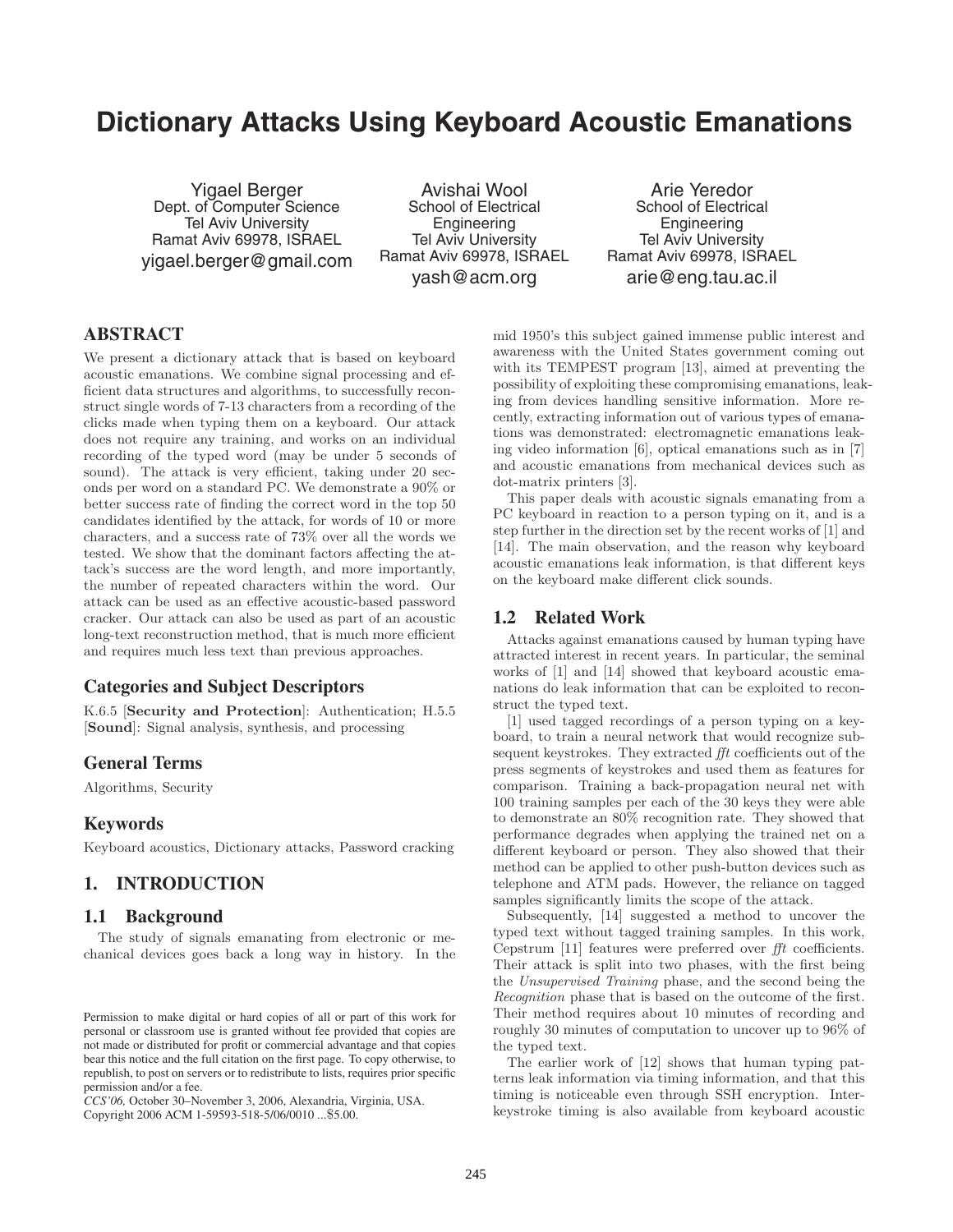

**Figure 1: Attack stages.**

emanations, so this type of attack can be combined with ours.

#### **1.3 Contribution**

Beyond the basic observation that different keystrokes produce different sounds, we make two new observations that are central to our attack: Firstly, the sounds that keystrokes make correlate to their physical positioning on the board. Specifically, keys such as *Q*, *W* and *E*, that are located close to one another, sound more alike than keys positioned far apart like *Z* and *P*. Secondly, we discovered that if we work at a granularity of words, rather than individual keys, we can exploit the statistical properties of the language in addition to the properties of the signal.

Based on these observations, we present a dictionary attack that is based on keyboard acoustic emanations. We combine signal processing and efficient data structures and algorithms, to successfully reconstruct single words of 7-13 characters from a recording of the clicks make when typing them on a keyboard. Our attack does not require any training, and works on an individual recording of the typed word (may be under 5 seconds of sound).

The attack is very efficient, taking under 20 seconds per word on a standard PC. We demonstrate a 90% or better success rate of finding the correct word in the top 50 candidates identified by the attack, for words of 10 or more characters, and a success rate of 73% over all the words we tested. We show that the dominant factors affecting the attack's success are the word length, and more importantly, the number of repeated characters within the word. Along the way, we tested various signal processing primitives, and discovered that the simple cross-correlation primitive is more effective in this attack than other known methods (like fft, and Cepstrum) used by previous authors.

Our attack can be used as an effective acoustic-based password cracker. The attack can also be used as part of an acoustic long-text reconstruction method, that is much more efficient and requires much less text than previous approaches.

**Organization:** The next section gives a general overview of the whole attack. Section 3 describes the signal processing we used in the attack. Section 4 describes the combinatorial constraint generation methods, and Section 5 describes our constraint satisfaction algorithms and their implementation. In Section 6 we analyze the attack's performance, and in Section 7 we present our conclusions and suggestion for further research.

### **2. ATTACK OVERVIEW**

Our attack takes as input an audio signal containing a recording of a single word typed by a single person on a keyboard, and a dictionary of words. We assume that the typed word is present in the dictionary. The aim of the



**Figure 2: Example of a bare signal (top) and its corresponding energy bins (bottom) for the keystrokes of the word "difference".**

attack is to reconstruct the original word from the signal. We concentrate on handling extremely short audio signals containing a single word, with seven or more characters long. This means that the signal is only a few seconds long. It is well known that such short words are often chosen as a password (cf. [5]). The attack does not require any training.

Our attack comprises of several stages: (see Figure 1) (i) Signal Processing and Feature Extraction; (ii) Keystroke Processing; (iii) Constraint Formulation; (iv) Constraint Evaluation; and (v) Outcome Prioritization. Below we provide a general overview of each stage. In Sections 3, 4, and 5 we provide the full details.

#### **2.1 Signal Processing**

We begin by processing the signal in order to separate and extract the keystrokes from it (see Figure 2). Assume that the signal contains an N characters long word. Note that each keystroke produces two separate sound segments, as noted in [1, 14], generated by the press of the key button and its release. Let PRESS*<sup>i</sup>* (RELEASE*i*) denote the i'th key press (release) in the signal. The output of the signal processing stage consists of the two arrays of signal segments, PRESS and RELEASE.

#### **2.2 Keystroke Processing**

A basic capability we need is a method to calculate the similarity between each pair of keystrokes. What we demonstrate is that a good similarity metric not only tells us how similar two keystrokes sound, but also lets us deduce information about the keys' physical proximity on the keyboard. Specifically, for a metric  $sim$ , if  $sim(K_i, K_j) > sim(K_i, K_k)$ then with a significant amount of confidence we can say that  $K_i$  and  $K_j$  are positioned more closely on the keyboard than  $K_i$  and  $K_k$ . Without this property, it would not have been possible to employ our method on such short signals.

There are several possible methods of calculating a similarity metric between two acoustic signals. As part of our study we tested three of these metrics (see Section 3.3). Somewhat surprisingly, we found that the best performance was obtained using the simple cross-correlation metric rather than fft or Cepstrum.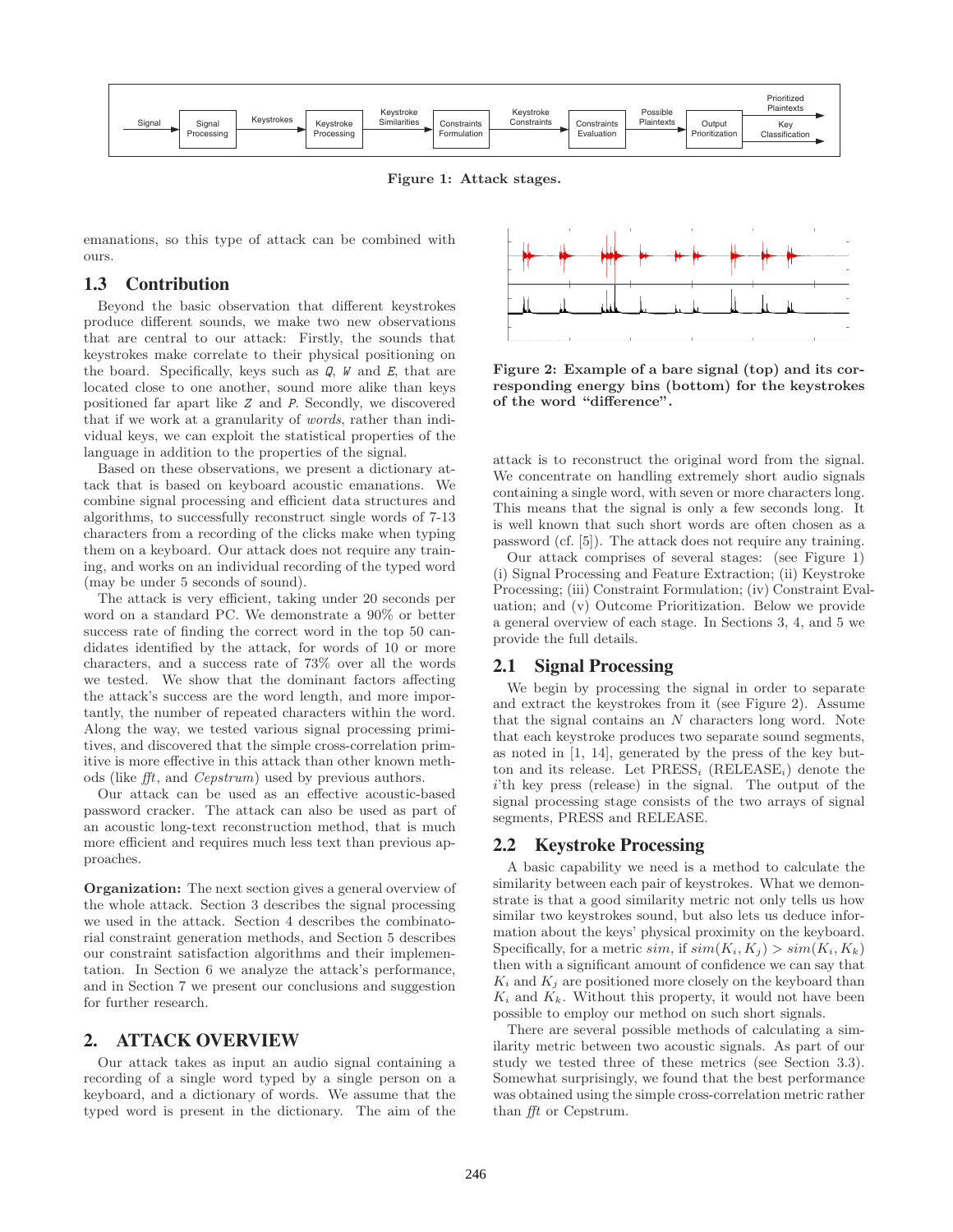| Type |        | Notation   Meaning                                                                    |
|------|--------|---------------------------------------------------------------------------------------|
| EQ   |        | $K_i = K_j$ means that the <i>i</i> 'th keystroke and the <i>j</i> 'th keystroke stem |
|      |        | from the same key on the keyboard.                                                    |
| ADJ  | $\sim$ | $K_i \simeq K_j$ means that the j'th keystroke stems from a key that is               |
|      |        | adjacent to the key which the $i$ 'th keystroke stems from. For                       |
|      |        | example, $Q \simeq W$ but not $Q \simeq E$ since E is located two positions           |
|      |        | away from $Q$ on a QWERTY keyboard.                                                   |
| NEAR | $\sim$ | $K_i \sim K_j$ means that $K_i$ and $K_j$ are at most two keys                        |
|      |        | apart on the keyboard, e.g., keys $NEAR$ $G$ include $R$ , $D$ , $N$ , $J$ , etc.     |
| DIST | $\sim$ | Distant keys are those that are not <i>NEAR</i> to each other.                        |

**Table 1: The four constraint types**

Once we have a similarity metric, we measure the similarity of each  $PRESS_i$  to every other press, and the same is done for every RELEASE<sub>i</sub>. This produces two  $N \times N$ matrices of key-to-key similarities. We then combine the two matrices into a single  $N \times N$  similarity matrix  $M_{ij}$ . We evaluated 5 possible methods for combining the PRESS similarities with the RELEASE similarities. We found that using an unweighted average outperforms the other possibilities we examined, in being resilient and sustaining good performance across different keyboards.

#### **2.3 Constraint Formulation**

The similarity matrix  $M$  is used to formulate constraints on the recorded word. A constraint is a binary operator expressing a relation on a pair of keystrokes. For example, the constraint  $K_i = K_j$  means that the *i*'th and *j*'th keystrokes stem from the same key on the keyboard. Note that the constraint does not state what the actual key is, but only that the examined text complies with the given condition. In this manner we define four types of constraints that are listed in Table 1.

A given word produces a specific set of constraints—but the opposite does not necessarily hold; a specific set of constraints may be true of several words. Consider the word "help". Under ideal conditions, this word produces the following constraints:  $K_1 \nsim K_2$ ,  $K_1 \nsim K_3$ ,  $K_1 \nsim K_4$ ,  $K_2 \nsim K_3$ ,  $K_2 \nsim K_4$ ,  $K_3 \simeq K_4$ . However, the same constraints are also true for the words "iraq", "nose", "path" and more. The full specification of the key relations can be found in appendix A.

#### **2.4 Constraint Evaluation**

We use the similarity matrix  $M$  to infer as many correct constraints as possible, and use them to postulate on the value of the text. Assuming that we know the length of the text word, N, and that all the constraints that we inferred are correct, we can evaluate the constraints: Go over all possible dictionary words of length N and output all those that match the constraints. This search can be made very efficient using suitable data structures.

However, inferring constraints from the similarity matrix is inherently inaccurate. Any inference policy will either fail to infer all the possible constraints, or produce false ones, or both. It is important to understand that even a single false constraint is enough to cause us to discard the correct word.

Our first method of reducing errors is the policy we use to infer constraints. The success of such a policy is measured by two metrics (for each constraint type):

• Precision measures the fraction of constraints that hold

true for the real word, relative to the number of constraints produced, for that specific constraint-type.

• Recall measures the fraction of true constraints with respect to the total number of possible constraints in that category.

There is always a tension between being these two metrics, forcing us to balance between coming up with as many of the true constraints as possible while being as precise as possible.

Our preferred policy of formulating constraints is called the *BestFriendsPickPolicy*. We found that it performs well in both the *Precision* and *Recall* of the produced constraints, per constraint type (EQ, ADJ, NEAR, DIST). The BestFriendsPickPolicy is specified in Section 4.1.

#### **2.5 Dealing with False Constraints**

The next method we use to mitigate the false constraints that are inferred is by using constraint combinations. The main idea is to select many different subsets ("combinations") of constraints and evaluate each combination. If enough constraints are correct, then many combinations will be consistent with the correct word.

However, if implemented naively, this method can be extremely inefficient computationally. Let C denote the set of constraints extracted out of the similarity matrix, using the constraint inference policy. For this given  $C$ , there are  $2^{|C|}$  possible constraint combinations. Our method may produce a few dozens of constraints for a 7-13 character word: we clearly face a combinatorial explosion in the number of possible combinations

To overcome the combinatorial explosion, we randomly choose a relatively small collection of the possible combinations. We have empirically found that about 1000 combinations usually suffice. Section 5.3 details how we choose the collection, and evaluate the effectiveness of our choice.

Having chosen the combinations of constraints, each combination  $c$  is evaluated against the possible words in the dictionary. This yields a list of possible words L*<sup>c</sup>* that all conform with the constraints of combination c.

# **2.6 Outcome Prioritization**

Our next goal is to produce a unified list  $U$  of candidate words, prioritized based on the L*<sup>c</sup>* lists produced for the various constraint combinations. For each word  $w$  in the dictionary we count the number of combinations c for which  $w \in L_c$ , and sort the words in decreasing order.

Recall that any erroneous constraint will necessarily preclude the correct word from appearing in the L*<sup>c</sup>* list of any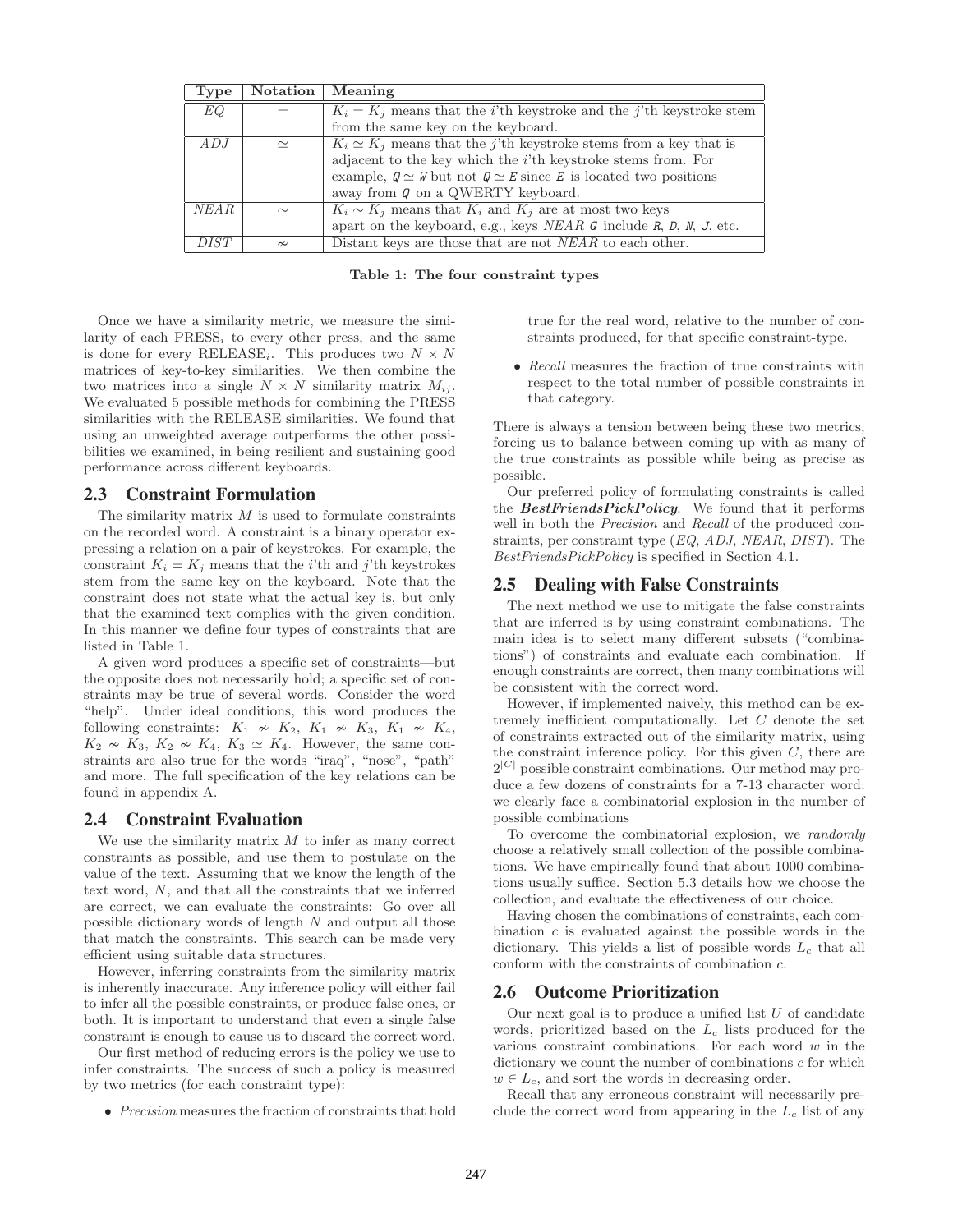

**Figure 3: Two recordings of the key** *C***, with their cross-correlation function.**

combination c that includes this constraint. Therefore, such an L*<sup>c</sup>* will include only false choices—that are randomly distributed. On the other hand, a correct combination of constraints c will include the correct word in its L*c*. Therefore, after trying enough combinations, the correct word will appear near the top of the sorted unified list U.

## **3. SIGNAL PROCESSING**

#### **3.1 Recording**

We recorded the keyboard acoustic emanations using a cheap omni-directional clip microphone, at a 44,100 Hz sampling rate. We used three different keyboards: an IBM KB-8923, a Genius K295 and an old VISION keyboard (model unknown).

#### **3.2 Feature Extraction**

The purpose of the feature extraction process is to be able to locate and compare the different keystrokes in the given input signal (recall Figure 2). This entails identifying the start and end of each keystroke, and then splitting it into the press and release segments.

We break the signal into windows of 2 milliseconds (100 samples), then sum the *fft* coefficients obtained on each window. This gives us an indication of the amount of energy contained in each window. We normalize the energy bins to values between 0 and 1, and using them, we compute the difference between each window and its predecessor, which gives us a "delta vector". Each element of the vector is an indication of a rise in energy in that time frame.

We now go through this delta vector and look for surges of energy that can account for a key press. Once we have homed on a specific peak we look for a fall followed by a resurgence of energy that fits the description of a key-release phase. The two peaks (press and release) are checked to appear within a boundary of 100 ms. If the energy in the whole press is found to be too weak, then this segment is ignored and we move on to the next peak. Figure 2 (bottom) shows the computed energy peaks.

### **3.3 Measuring Similarity between Keystrokes**

Once we identify where each key press and release begins and ends, we can measure the similarity between each of them. There are several possible measures of similarity, so before proceeding let us first describe the properties of a good measure.

Let  $K_i$  denote the recording of some key  $\alpha_i$  on the keyboard. A similarity measure  $sim(K_i, K_j)$  is a function with real output between 0 and 1 with the following properties:

- **Adjacency**. We would like  $sim(K_i, K_j) > sim(K_i, K_k)$ to be true if  $\alpha_i$  and  $\alpha_j$  are physically closer to one another on the keyboard than  $\alpha_i$  and  $\alpha_k$  are. This criterion is crucial to the success of our method.
- **Symmetry**.  $sim(K_i, K_j) = sim(K_j, K_i)$ .
- **Reflexivity**. A signal <sup>K</sup>*<sup>i</sup>* should obviously come out most similar to itself. Ideally  $sim(K_i, K_i) = 1$ .

Note that **transitivity** is not a requirement, otherwise we would end up with the two farthest keys on the keyboard being similar to one another.

A "good" similarity measure should also have two more properties: **a) universality**, i.e., that it performs well across different keyboards, and **b) computational efficiency**.

There are several known methods for measuring the similarity between two signals, using two major approaches: **a)** methods that rely on the **shape** of the signals, viewing the signal in its time-domain representation and, **b)** methods that concentrate on the **spectral** content, looking at the frequency-domain representation of the signal. We evaluated the following candidates: (1) The simple crosscorrelation function (time domain); (2) fft coefficients (frequency domain); and (3) Cepstrum Coefficients (quefrency<sup>1</sup> domain). Other possible measures which we did not try include: Wavelets Analysis, Zero-Crossing/Wave Fluctuation rates,  $EMD<sup>2</sup>$  [8], and more.

#### *3.3.1 A Similarity Measure based on the Cross Correlation Function*

One of the basic primitives in signal processing is the cross-correlation function [9]. The cross-correlation function operates on signals in their time-domain representation, and is computed as follows: given two digitized signals  $x[\cdot]$  and  $y[\cdot]$ , let

$$
CC[x, y, t] = \sum_{k} x[k] \cdot y[t+k].
$$

This is, in effect, a sliding dot-product of the two signals, where signal  $y$  is shifted by  $t$  samples over  $x$ . The crosscorrelation is maximized at the offset  $t$  where the two signals are most similar. We define  $sim^{xcorr}(x, y) = max_t(CC(x, y, t))$ to be the similarity measure between two given signals. Figure 3 shows a plot of two signals and their cross-correlation function, clearly demonstrating the peak at the point where the shapes of the two signals match the most.

For convenience, the signals and the outcome of their cross-correlations are normalized. Thus, the similarity of a signal to itself (its auto-correlation) comes out exactly 1, as required.

<sup>&</sup>lt;sup>1</sup>This terminology was chosen by the Cepstrum inventors [11] to denote a signal in a hybrid time-frequency domain.

<sup>2</sup>EMD is the Earth Movers Distance measure used in music research, by [8]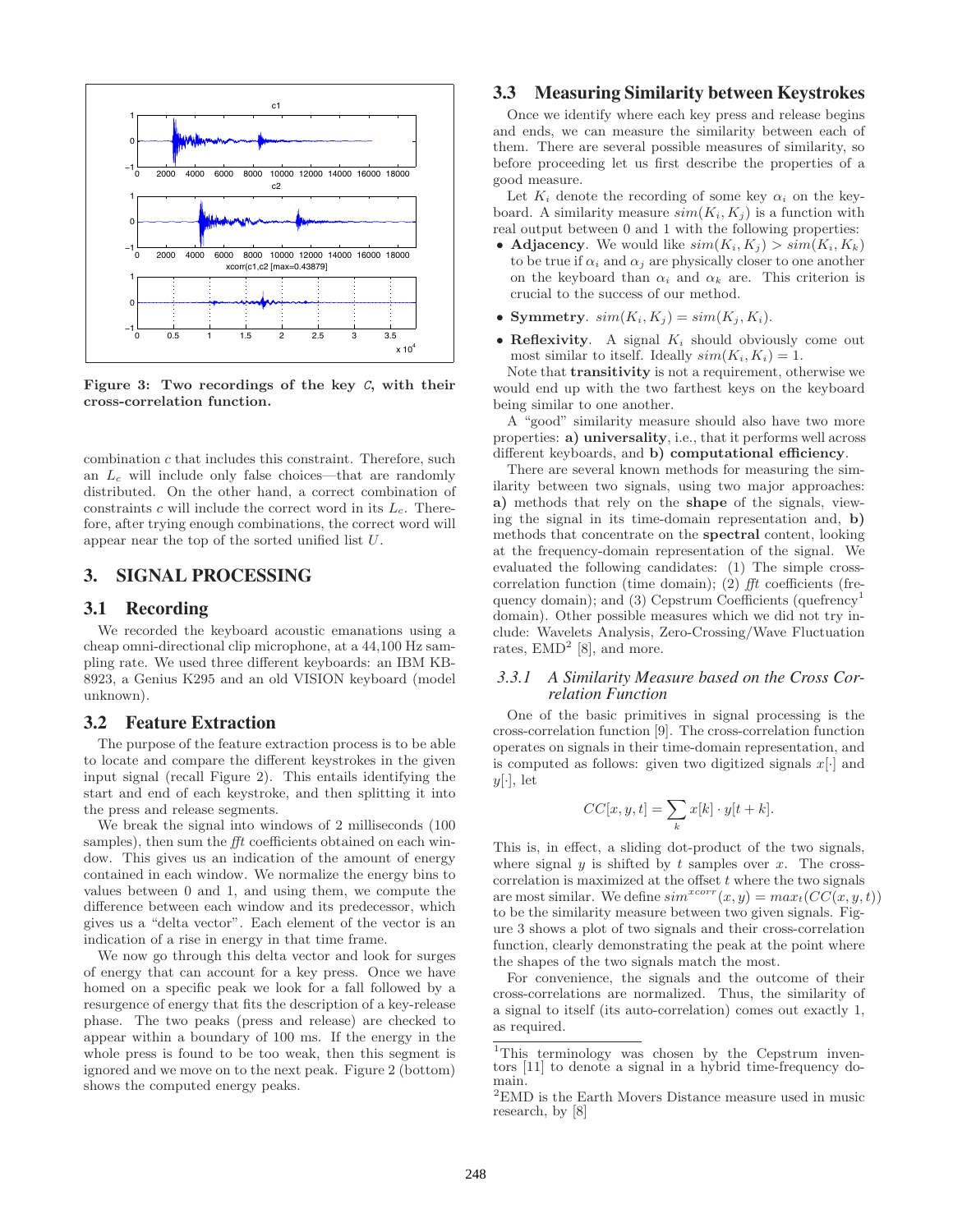

**Figure 4:** Precision**/**Recall **rates for the various measurement schemes.**

If the two signals are  $M$  and  $N$  samples long, then computing the correlation requires  $O(MN)$  operations of multiplication and addition. Since we are working on signals that are supposed to be more or less aligned in phase due to the procedure we employ in earlier stages (recall section 3.2), then there is no need to slide both signals all the way from start to end but rather only for short intervals around their start and end. In our prototype computation, we used the built-in Matlab function *xcorr* to compute the CC function.

#### *3.3.2 A Similarity Measure based on FFT Coefficients*

In essence, this method computes the Euclidean distance between the spectrum of the signals. Specifically:

- 1. Truncate each  $K_i$  to some fixed length  $L$ . In our case of dealing with key presses and releases, this L would normally be 2 milliseconds worth of sampling. If K*<sup>i</sup>* is shorter than L, then pad it with 0.
- 2. Compute  $\operatorname{fft}$  on each  $K_i$ . We ignore the phase information and use only the coefficients that represent the energy for each frequency.
- 3. Group the fft coefficients in equally spaced bands. Each band will be represented by the sum of the coefficients belonging to it. Let  $B_i$  denote the vector of bands for  $K_i$ .
- 4. Compute  $M_{i,j}$  by calculating the Euclidean distance between  $B_i$  and  $B_j$ . Note that  $M_{i,i} = 0$ , so complement each value to 1 (0 becomes 1, 0.1 becomes 0.9, etc.)

To compute the fft coefficients we use Matlab's *fft* function.

#### *3.3.3 A Similarity Measure based on Cepstrum Coefficients*

This is done very much like in the section above describing the usage of the fft coefficients, only that here we use the Mel Frequency Cepstral Coefficients instead of the bands. This is the method used by  $[14]$ . We used the *mfcc* function provided by the Auditory Toolbox package [10].



**Figure 5: Top** *xcorr* **values for the word** *interceptions***. Each key is represented by a node. An arrow from**  $K_i$  **to**  $K_j$  **indicates that**  $K_j$  **is the top similarity rank for** K*i***. The numbers on the arrows are the values of the similarity measure. Note that four out of the five best-friends loops are correct (letters** *e,i,n,t***) but the fifth loop (for letters** *o,p***) is erroneous.**

#### *3.3.4 Press vs. Release*

So far we have listed several methods of extracting and comparing features of the given signal. Using these methods we are able to measure the similarity between all the press segments, and separately, between all the release segments. In our experiments we also considered how best to combine the press and release similarities into a single matrix M.

For each of the three measurement methods mentioned above  $(xcorr, fft, mfcc)$ , we tested five different schemes to combine the press and the release similarities. Let  $sp_{ij}$ denote the press similarity and let sr*ij* denote the release similarity, between  $K_i$  and  $K_j$ . The schemes we tested are: **1)** press only:  $M_{ij} = sp_{ij}$ ; **2)** release only:  $M_{ij} = sr_{ij}$ ; **3)**  $min: M_{ij} = min(sp_{ij}, s r_{ij})$ ; 4)  $max: M_{ij} = max(sp_{ij}, s r_{ij})$ ; **5)** mean:  $M_{ij} = [sp_{ij} + sr_{ij}]/2;$ 

min, max and mean are defined as follows: Let  $sim^{press}(K_i, K_j)$ denote the similarity measure between the presses of  $\alpha_i$  and  $\alpha_j$  and  $sim^{release}(\tilde{K}_i, K_j)$  is the similarity measure between the releases of  $\alpha_i$  and  $\alpha_j$ .

We define the similarity between  $K_i$  and  $K_j$  based on the min scheme to be:

$$
min(sim^{press}(K_i, K_j), sim^{release}(K_i, K_j)).
$$

The max scheme is

$$
max(sim^{press}(K_i, K_j), sim^{release}(K_i, K_j))
$$

and the mean scheme is

$$
[(sim^{press}(K_i, K_j) + sim^{release}(K_i, K_j))]/2.
$$

#### *3.3.5 Selecting the Similarity Measure*

We used the two quality criteria: *Precision* and *Recall* as defined in Section 2.4. Figure 4 shows a comparison of the Precision and Recall rates for all the different schemes and measurement methods we discussed. It is clear that the best scheme to use is the one using the *xcorr* function with the mean scheme, namely *xcorr mean*.

We have found that the *xcorr\_mean* scheme performs well over different keyboards, word lengths and constraint types. We used *xcorr mean* throughout the remainder of this paper.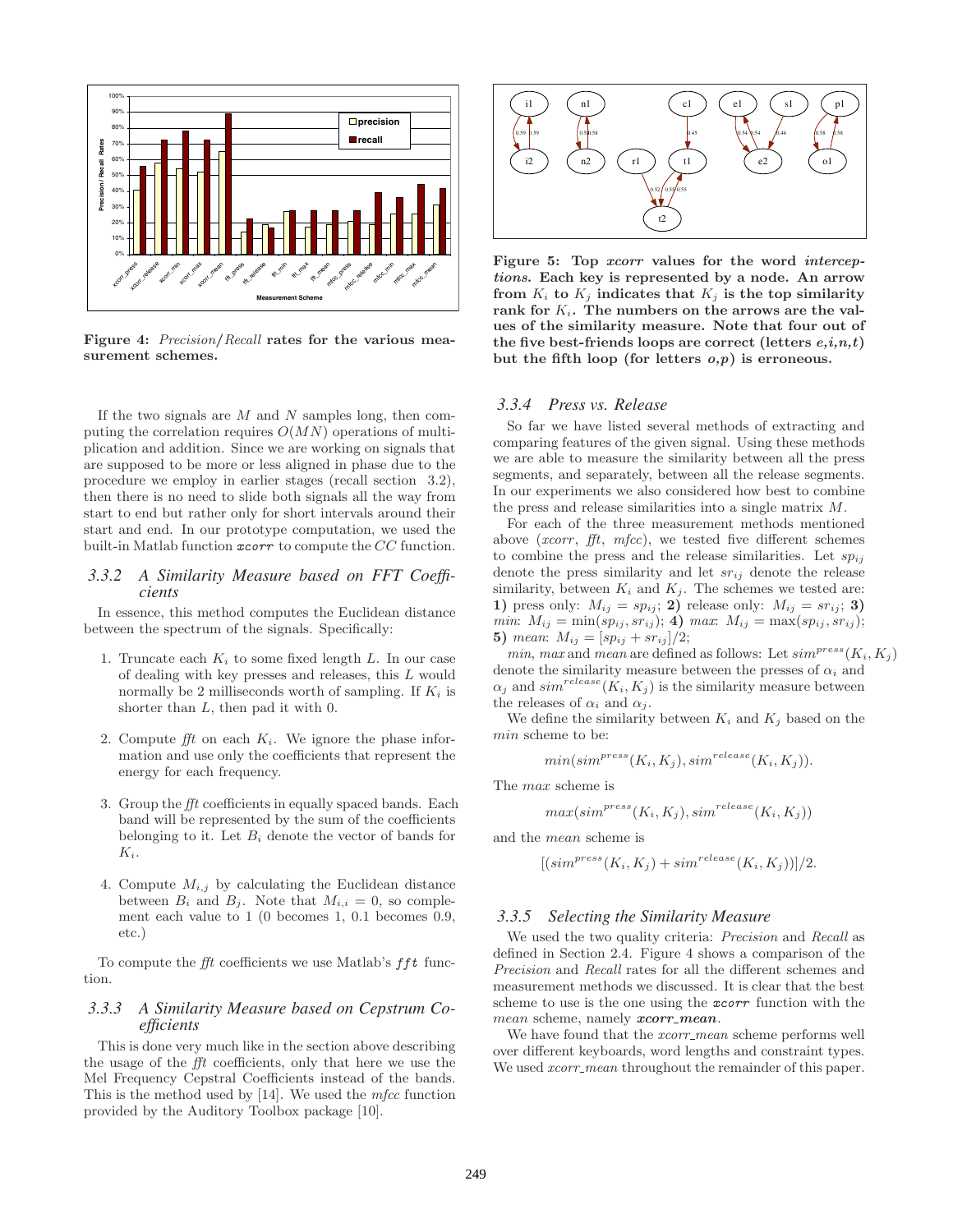|   |      |      | Ð           |                   | $\cdots$ | $N\!-\!1$ |       |
|---|------|------|-------------|-------------------|----------|-----------|-------|
|   | ЕC   | ЕÇ   | ADJ         | $\overline{NE}AR$ |          |           |       |
| ິ | F.C  | ADJ  | <b>NEAR</b> |                   |          |           |       |
| € |      | NEAR |             |                   |          |           |       |
|   | NEAR |      |             |                   |          |           |       |
|   |      |      |             |                   |          |           |       |
|   |      |      |             |                   |          |           | DIS'. |
|   |      |      |             |                   |          | DIST      |       |

**Table 2: Constraint formulation rules.**

# **4. CONSTRAINTS AND COMBINATIONS**

# **4.1 Constraint Formulation**

We now describe the method used to extract constraints of the various types, out of a given key-similarities matrix  $M_{i,j}$ obtained in previous stages of the attack. Naturally, there are many ways to do this. Some of the methods we examined produce constraints with a very high Precision rate but with a low recall value, and vice versa. After much experimentation we arrived at a method that achieves a balance between the two, and performs well on different keyboards. We call it the *BestFriendsPickPolicy*. We omit the details of the less successful alternatives.

Let  $rank(i, j)$  denote the position of keystroke j in row  $M_{i*}$  of the similarity matrix (excluding  $M_{ii}$ ), sorted in decreasing order. In other words, if  $rank(i, j) = 1$  then  $K_j$  is the keystroke most similar to K*i*.

We now introduce the notion of keystroke friends. Assume that  $rank(i, j) = 1$ . As discussed in Section 3.3, this indicates that  $K_i$  and  $K_j$  may lie physically close to one another on the keyboard.

Let us now look at i's rank in j's row,  $rank(j, i)$ . We say that  $i$  and  $j$  are *best friends* if  $i$  is also  $j$ 's top rank, i.e.,  $rank(j, i) = 1$ . If  $K_i$  and  $K_j$  are best friends, then it is reasonable for us to assume that they are derived from the same key  $\alpha$  and we can infer the EQ constraint  $K_i = K_j$ (see Figure 5).

The BestFriendsPickPolicy uses a generalization of this notion of friends, to infer keystroke constraints. In general, for a given pair of keystrokes  $K_i$  and  $K_j$ , we use  $rank(i, j)$ and  $rank(j, i)$  as indexes to a cell in Table 2. For example, if  $rank(i, j) = 3$  and  $rank(j, i) = 2$  then we infer a *NEAR* constraint  $K_i \sim K_j$ . On the other hand, if  $rank(i, j) = N$ and  $rank(j, i) = N$  then they are very dis-similar and we infer a  $\overrightarrow{DIST}$  constraint  $K_i \sim K_j$ .

Figure 6 demonstrates the performance of the BestFriendsPickPolicy. As we can see, the policy produces Precision and Recall rates that are roughly consistent over different keyboards. The figure clearly shows that the Precision/Recall rates are at their best for the EQ constraint, while the inferred  $DIST$  constraints have high *Precision* but low Recall.

Note that we do not use a predetermined threshold to classify keystrokes. Our experience shows that each keyboard and every recording results in different similarity values, thus calibrating a threshold may be non-trivial and keyboard-dependent, and may possibly require significant training data.



**Figure 6:** *BestFriendsPickPolicy* **performance over 27 words.**

# **5. THE KEY-CONSTRAINTS SATISFACTION ALGORITHM**

Once we inferred some constraints we need to evaluate them against the dictionary to extract the words that are consistent with them.

We begin by describing the algorithm for evaluating a single constraint, and based on that, we specify the algorithm for evaluating multiple combinations of constraints.

# **5.1 Evaluating a Single Constraint**

Let N denote the number of letters in the word we are trying to discover. Let  $\Sigma$  denote all the possible letters in the alphabet and let  $\Box$  denote a constraint type,  $\Box \in \{ =, \simeq, \sim, \sim \}.$ Define  $\Sigma_l^{\square} = {\lambda | \lambda \in \Sigma, (l, \lambda) \in \square}$  to be the set of letters that match letter  $l$  under the the given constraint type  $\Box$ . For a full specification of the relations, see Appendix A.

For a given constraint  $\xi_m = K_i \square K_j$ , we run through all the possible values  $l \in \Sigma$  for  $K_i$  and collect out of the dictionary words of length  $N$  whose  $i$ 'th letter is  $l$  and  $j$ 'th letter is in  $\Sigma_l^{\square}$ . By pre-processing the dictionary into a suitable search data structure, this step can be implemented very efficiently. The outcome of the evaluation of the constraint is the list of unique words collected above. Let  $EVAL(\xi_i)$ denote the outcome of the evaluation of a single constraint ξ*i*. The EVAL algorithm is shown in Figure 7.

# **5.2 Evaluating a Combination of Constraints**

Evaluating a single constraint is only our basic building block. The next step is evaluating a combination of constraints  $c = \{\xi_m\}$ . This can be done in the obvious way:

$$
EVAL(c) = \bigcap_{m} EVAL(\xi_m),
$$

using the EVAL algorithm of 5.1.

However, our general attack requires us to produce multiple combinations of constraints, and to evaluate each combination. Doing so naively is extremely time consuming. Therefore, we have come up with an efficient way to simultaneously evaluate all these combinations of constraints, using Boolean matrix algebra. We now describe this method:

As before, let  $c = \{\xi_m\}$  denote a combination of con-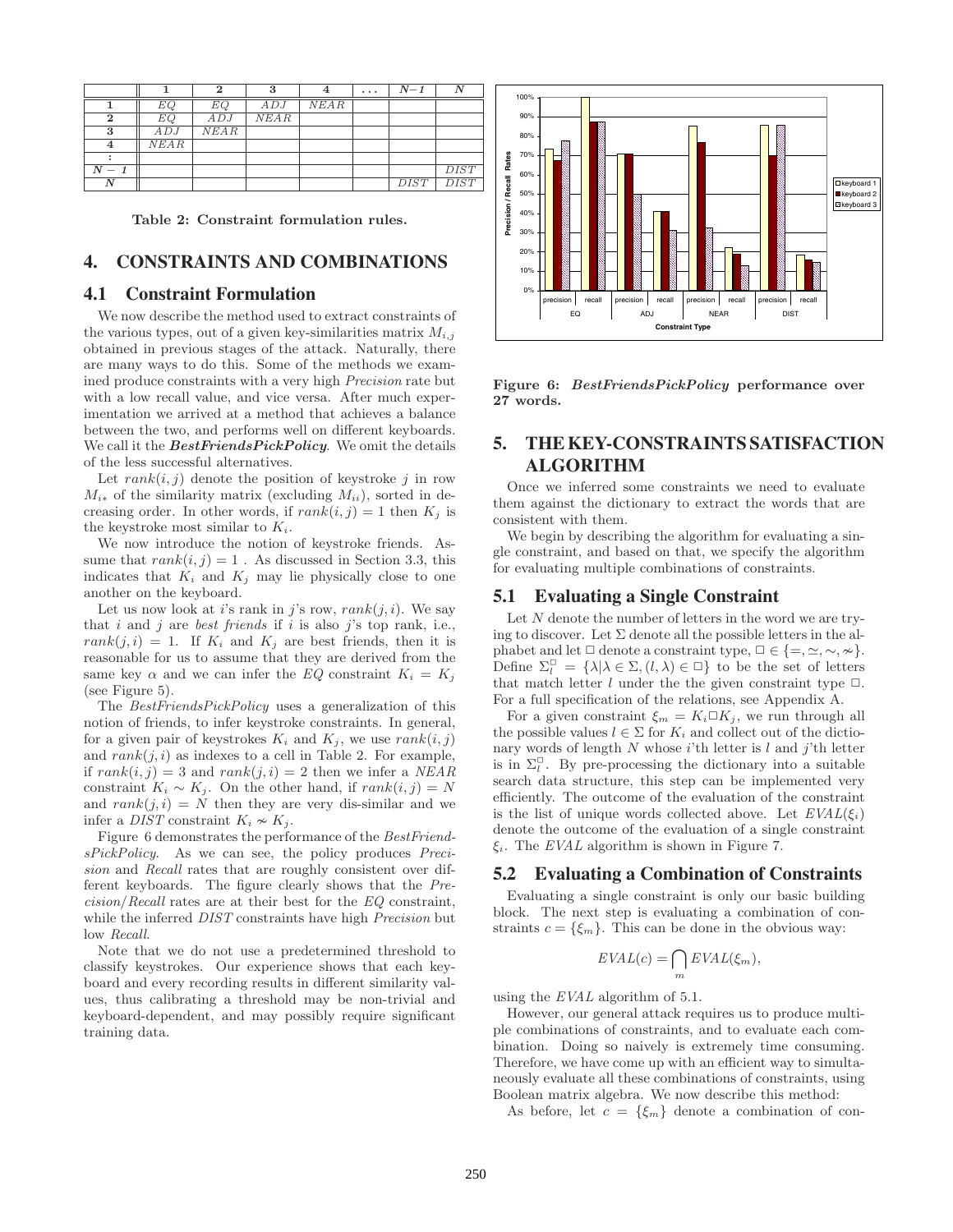Input: 1. The number of keys in the given word N. 2. Two indexes,  $i$  and  $j$ , and a constraint of the form  $K_i \square K_j$  where  $\square \in \{ =, \simeq, \sim, \sim \}$ . Let  $Words(N, i, l) =$  $\{w|w \in dictionary, ||w|| = N, w[i] = l\}$ For each possible letter  $l \in \Sigma$ : Let  $\Sigma_l^{\square} \leftarrow \{l' | (l, l') \in \square \}$ Let  $Possible_l \leftarrow \bigcup_{l' \in \Sigma_l^{\square}}$  $\{Words(N, i, l) \cap Words(N, j, l')\}$ Let  $\textit{Possible} \leftarrow \bigcup$ *l*∈Σ Possible*<sup>l</sup>* Output: the set of words in Possible.

**Figure 7: The** *EVAL* **algorithm for evaluating a single constraint on a single word. The set** *Words* $(N, i, l)$ , of all the words of length N that have **letter** l **in position** i**, is implemented using the search data structure produced from the pre-processed dictionary.**

straints and let w*<sup>k</sup>* denote the k'th word in the dictionary. We construct a Boolean matrix  $W$  that encodes the separate evaluation of each of the constraints, i.e.,  $W_{m,k} = 1$  iff  $w_k \in EVAL(\xi_m)$ . Let  $\vec{c}$  denote the characteristic vector of the combination c, i.e.,  $\vec{c}_m = 1$  iff constraint  $\xi_m$  is included in the combination  $c$ , and  $0$  otherwise.

Using this notation, the evaluation of the combination  $c$ is the Boolean multiplication of the  $\vec{c}$  with the matrix  $W$ , i.e.,

$$
EVAL(c) = \vec{c} \cdot W.
$$

Note that  $\cdot$  is computed as the Boolean product of the two.

In a computing environment such as Matlab, Boolean multiplication can be implemented by using the normal (integer) matrix multiplication operator, which is then divided by the sum of the elements of  $\vec{c}$  and truncated so that a value of 1 is produced only if the sum of terms is exactly  $|c| = \sum_t \vec{c}_t$ . In other words,

$$
\vec{c} \cdot W = \left[ \frac{\vec{c} * W}{|c|} \right].
$$

The advantage of using such matrix notation is that it lets us evaluate multiple combinations simultaneously, while running the EVAL only once per constraint, as follows. Let  $C = \{\,|\,\rangle\}$  be a collection of combinations of constraints. Let Γ be the characteristic matrix of the combinations:  $\Gamma_{n,m} = 1$ iff constraint  $\xi_m$  belongs to combination  $c_n$ . Then we can evaluate all the combinations with a single Boolean matrix operation:

$$
R = \Gamma \cdot W,
$$

where  $R_{n,k} = 1$  iff the evaluation  $EVAL(c_n)$  includes the word w*k*.

To prioritize the output, for each word  $w_k$  we compute the number of combinations it appeared in:  $r(w_k) = \sum_n R_{n,k}$ . The final output  $U$  is the list of dictionary words sorted in decreasing order of  $r(w_k)$ .

### **5.3 Dealing with Errors**

Neither the similarity measure, nor the constraint inference policy, is perfect. However, it is important to keep in mind that even a single false constraint of any kind, will preclude us from finding the right word. We deal with these errors by incorporating randomness into our attack.

Instead of relying on all the constraints we extracted in earlier stages, we look at multiple combinations of them. Since there may be a huge number of possible combinations, we do not generate all the possible combinations, but rather generate a random sample of combinations. Each combination is constructed by running through the list of constraints  $\{\xi_m\}$  and including constraint  $\xi_m$  in the combination with probability p. A single combination is expected to include  $|\xi| * p$  constraints.

When dealing with single words, 7 characters or more, we typically infer 13-17 constraints. We used  $p = 0.2$  in all cases. Finally, in most cases 100-200 combinations were more than enough, with rare cases that required 1000 combinations.

Evaluating this collection of combinations is performed efficiently as described in Section 5.2, using the matrix  $\Gamma$  to represent the whole collection of random combinations.

Note that  $\Gamma$  may have a large number of rows, depending on the number of choose to use. W, on the other hand, has a column per dictionary word: in our case, around 60,000 columns. Thus, the multiplication of  $\Gamma$  with W may yield an enormous matrix. Luckily, the result of the Boolean multiplication is sparse (almost all the entries are 0), despite the fact that Γ itself is not sparse. There are well known advanced data structures that operate and maintain such matrices very efficiently. We used Matlab's *sparse* function for this purpose.

# **6. PERFORMANCE EVALUATION**

#### **6.1 Overall Success Rate**

Our attack produces a sorted list  $U$  of word candidates. We measure the efficiency of our attack by marking the position of the correct word in U. The position of a word in U is called the *Rank* of the word, where a Rank of 1 is the most likely candidate. Based on the Rank, we calculate the frequency of the correct word appearing in the top 10, top 25, top 50, top 100 and top 500 places over all the tests we conducted.

We tested 27 words with lengths of 7-13 characters (see Table 3 in the appendix for the complete set of words). Each word was recorded on three keyboards (see Section 3.1). Each word recording was processed 7 times using different random choices.

The word corpus we used is an aggregation of the corncob wordlist [4] and the English words file from the SCOWL-6 package [2].

Figure 8 above summarizes the overall success rate of our attack, on the tested words. For example, we can see that in 73% of the tests, the correct word was located within the top 50 candidates.

#### **6.2 Influential Factors**

We tested the success of the attack as a function of two major factors:

1. Character repetitions in the word. As we saw in Sec-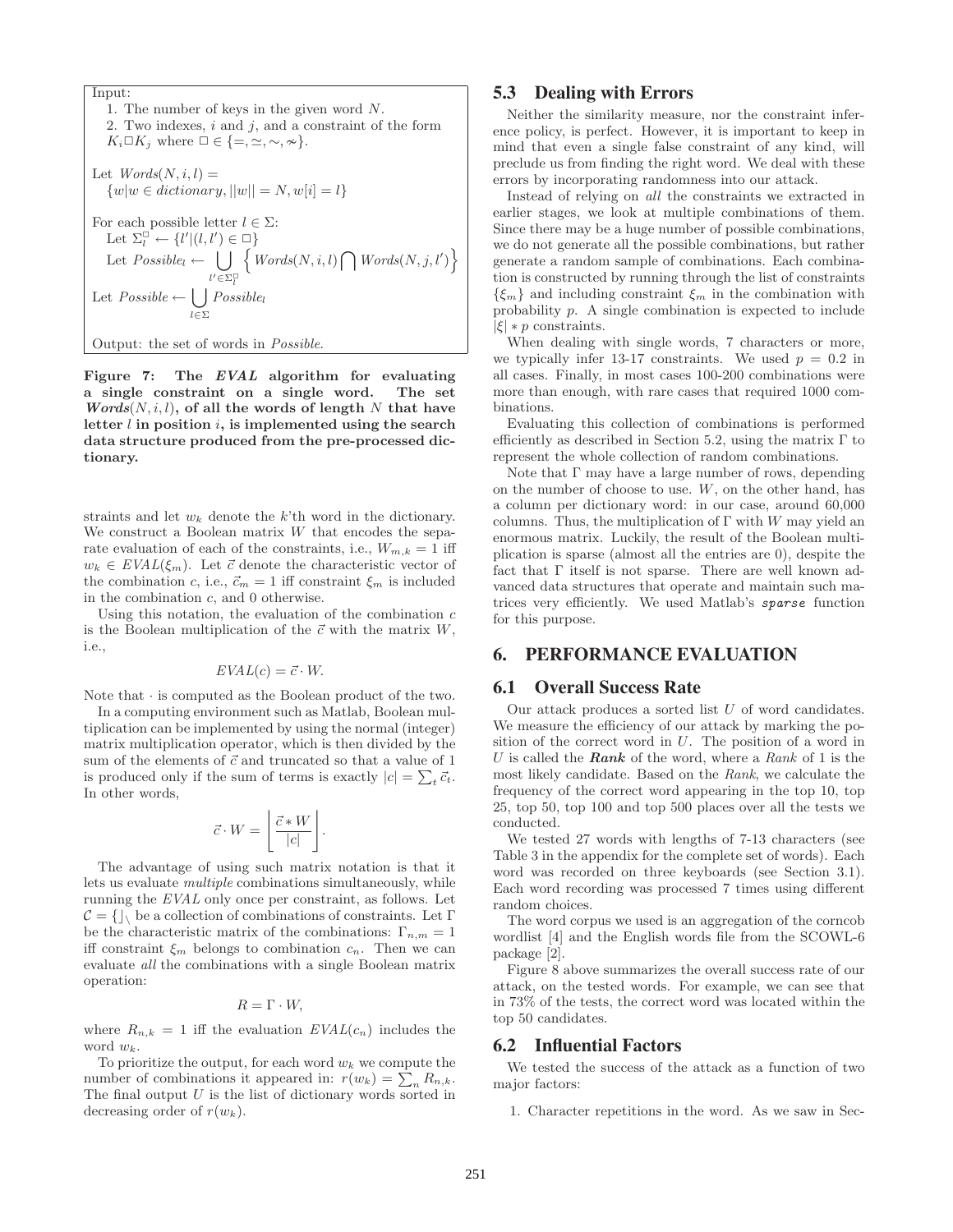

**Figure 8: Overall effectiveness of the attack.**



**Figure 9: Distribution of word lengths in the word corpus used in the attack. The lower, middle and upper sections of each bar are proportional to amount of words with 0, 1, 2+** EQ **in them, for that length category.**

tion 4.1, EQ constraints have the best Precision and Recall rates among all our constraint types. Naturally, we expect that the attack will work better against words that produce more EQ constraints.

2. Word length. The length of the word has two effects. First, longer words produce more constraints, so we expect better results. Second, the distribution of word lengths in the dictionary is non-uniform (see Figure 9), with words of length 7,8 being the most frequent. If there are many possible candidates of length  $N$  in the dictionary then we expect the attack success to degrade. However, for length  $N \geq 7$ , longer words are less frequent, so again, we expect the success of the attack to improve for longer words.

#### *6.2.1 Character repetitions in the word*

Figure 10 shows that the success rate is strongly influenced by the number of key repetitions in the word. We can see that the success rate grows dramatically with additional EQ constraints: the attack finds the correct word in the top 25 at a rate of 90% for words with 2 or more EQ constraints.



**Figure 10: The success rate as a function of the number of repetitions.**



**Figure 11: The success rate as a function of the word length.**

A closer inspection of the data (omitted) shows that for words of length 7-9 the major improvement occurs at 2 EQs. For words with length 10 and above, 1 EQ constraint is usually enough to place the word in the top 10 candidates.

#### *6.2.2 Word Length*

Figure 11 shows the dependence of the attack's success on the length of the word. The figure clearly shows that, as expected, we have better success against longer words. However, the dependence is less clear-cut than that of the number of repetitions.

### **7. CONCLUSIONS AND FUTURE WORK**

We have presented a procedure that makes it possible to efficiently uncover a word out of audio recordings of keyboard click sounds. The effectiveness of our attack depends mainly on the properties of the hidden text, namely how long it is and how many repetitions are in it. Our methods require no training, work on signals as short as 5 seconds, and are resilient to different different keyboards.

We believe that our attack can be used as an effective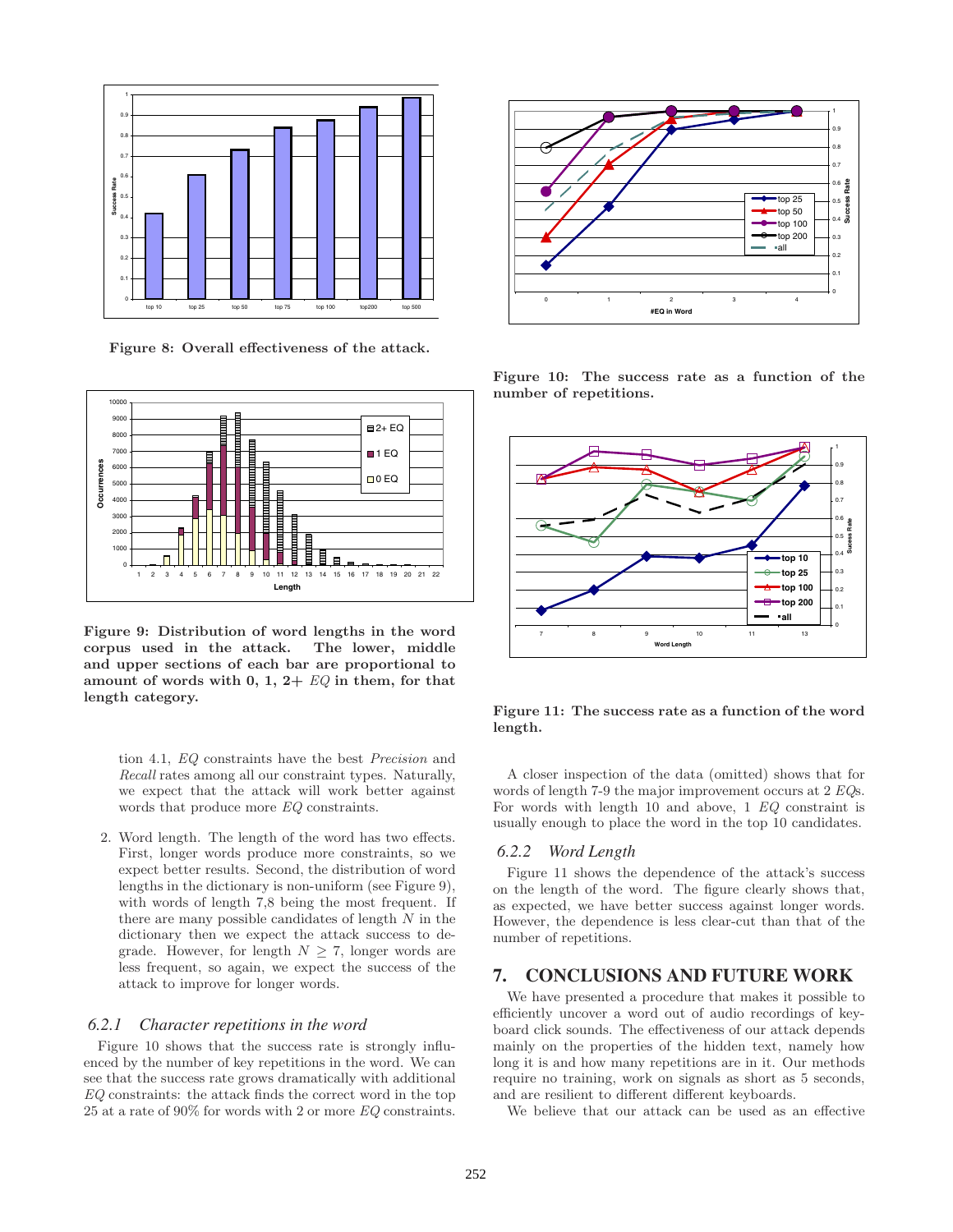acoustic-based dictionary password cracker—and is another reason not to use dictionary words as passwords. However, counter-intuitively, choosing longer passwords improves the success of the attack: it seems that to withstand our attack, the ideal password length should be 7-8 characters.

We have some promising preliminary results which show that this attack can also be used as part of an acoustic longtext reconstruction method. The key observation is that the Space key has a very distinct sound and can be identified as a first step, allowing us to identify individual words. The current attack, in combination with inter-word statistics would then let us reconstruct whole sentences and paragraphs.

Clearly, we can integrate inter-keystroke timing information with our approach. We have looked at this direction briefly and it seems viable.

To improve the capabilities of our method for password cracking, we would need to use password dictionaries (rather than English word lists), and we would need to deal with Shift keys (for upper-case letters), punctuation marks, and digits. This seems possible since the Shift key would produce only a PRESS (or only a RELEASE) segment.

We also believe that our signal processing is quite unsophisticated, and developing more accurate models of the keyboard acoustic signals may be a fruitful direction of research for signal processing experts.

#### **Acknowledgments**

We would like to thank Miriam Furst-Yust, Zvi Gutterman, and Benny Ben-Ami for many useful discussions and tips. We also thank Roni Rosenfeld, Ron Hecht and Ami Navon for their help with Cepstrum Analysis.

### **8. REFERENCES**

- [1] D. Asonov and R. Agrawal. Keyboard acoustic emanations. In IEEE Symposium on Security and Privacy, pages 3–11, Oakland, CA, 2004.
- [2] K. Atkinson. Scowl spell checker oriented word lists, 2004. http://wordlist.sourceforge.net/.
- [3] R. Briol. Emanation: How to keep your data confidential. Symposium on Electromagnetic Security For Information Protection, 1991.
- [4] CornCob. The corncob list. http://www.mieliestronk.com/wordlist.html.
- [5] D. Klein. Foiling the cracker: A survey of, and improvements to, password security. In Proc. UNIX Security Workshop II, Aug. 1990.
- [6] M. G. Kuhn. Compromising emanations: Eavesdropping risks of computer displays. Technical Report UCAM-CL-TR-577, University of Cambridge, Computer Laboratory, Dec. 2003.
- [7] J. Loughry and D. A. Umphress. Information leakage from optical emanations. ACM Trans. Info. Sys. Security, 5(3):262–289, 2002.
- [8] Y. Rubner, C. Tomasi, and L. Guibas. The earth mover's distance as a metric for image retrieval. International Journal of Computer Vision, 40(2):99–122, 2000.
- [9] Time domain processing: Correlation. http: //www.bores.com/courses/intro/time/2\_ave.htm.
- [10] M. Slaney. Auditory toolbox, 1998. http://rvl4.ecn. purdue.edu/~malcolm/interval/1998-010/.
- [11] S. W. Smith. The Scientist and Engineers Guide to Digital Sound Processing. California Technical Publishing, 1997.
- [12] D. Song, D. Wagner, and X. Tian. Timing analysis of keystrokes and timing attacks on SSH. In 10th USENIX Security Symposium, 2001.
- [13] Tempest 101.
- http://www.tscm.com/TSCM101tempest.html.
- [14] L. Zhuang, F. Zhou, and J. D. Tygar. Keyboard acoustic emanations revisited. In CCS '05: Proceedings of the 12th ACM conference on Computer and communications security, pages 373–382, New York, NY, USA, 2005. ACM Press.

# **APPENDIX**

# **A. DATA TABLES**

| $\operatorname{Word}$ | length          |  |  |
|-----------------------|-----------------|--|--|
| paediatrician         | 13              |  |  |
| interceptions         | 13              |  |  |
| abbreviations         | 13              |  |  |
| impersonating         | $\overline{13}$ |  |  |
| soulsearching         | 13              |  |  |
| hydromagnetic         | 13              |  |  |
| inquisition           | $\overline{11}$ |  |  |
| pomegranate           | $\overline{11}$ |  |  |
| feasibility           | $\overline{11}$ |  |  |
| polytechnic           | $\overline{11}$ |  |  |
| obfuscating           | 11              |  |  |
| difference            | $\overline{10}$ |  |  |
| wristwatch            | 10              |  |  |
| processing            | 10              |  |  |
| unphysical            | $\overline{10}$ |  |  |
| institute             | 9               |  |  |
| extremely             | $\overline{9}$  |  |  |
| sacrament             | 9               |  |  |
| dangerous             | $\overline{9}$  |  |  |
| identity              | 8               |  |  |
| emirates              | 8               |  |  |
| platinum              | 8               |  |  |
| homeland              | 8               |  |  |
| security              | 8               |  |  |
| between               | 7               |  |  |
| spanish               |                 |  |  |
| nuclear               |                 |  |  |

**Table 3: List of words used to test the attack.**